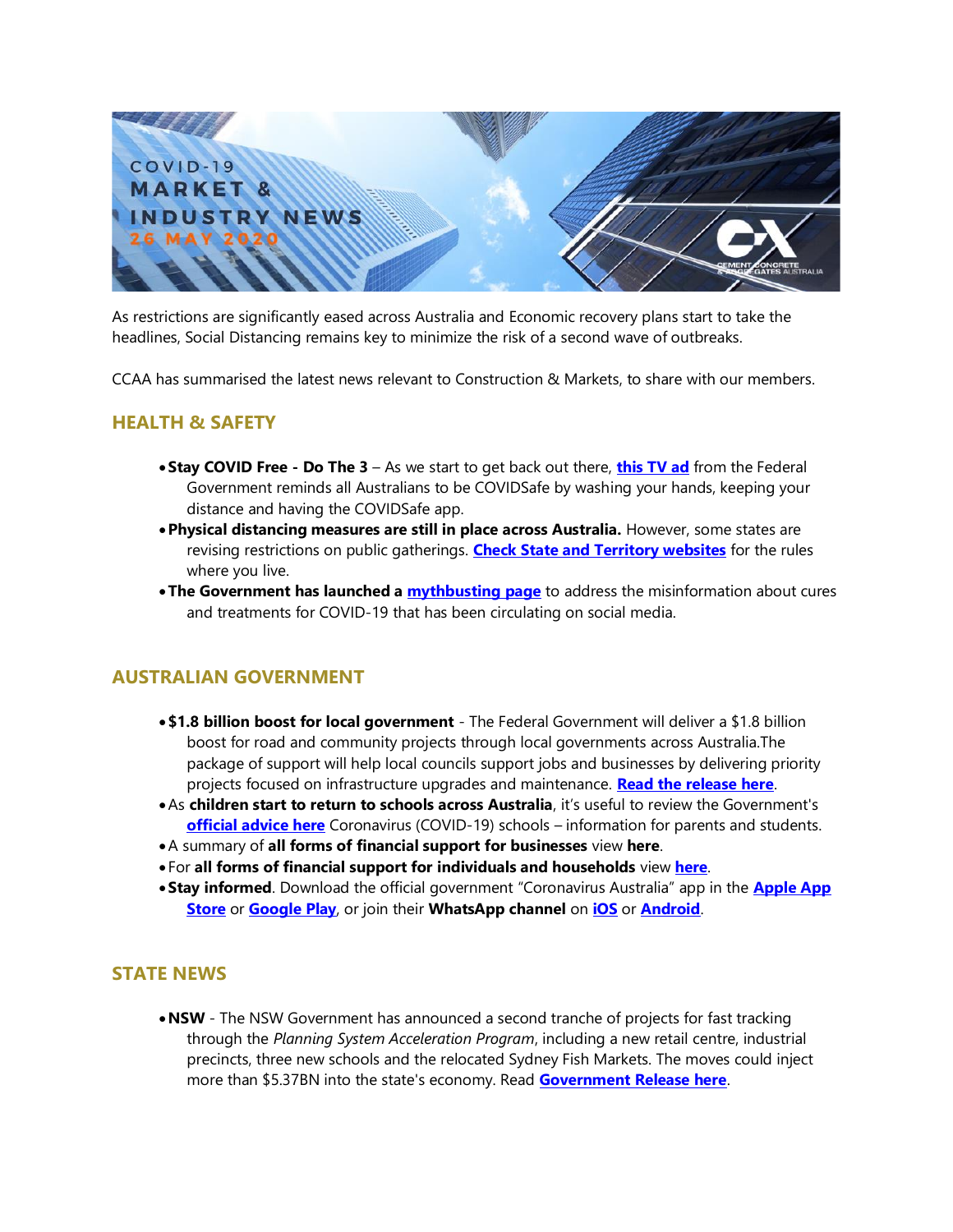- •**VIC -** VIC State Government to Support Cashflow of Vital Quarry Businesses by deferring rent and annual fees. Read **[Government Release here](https://www.premier.vic.gov.au/support-for-victorias-vital-mining-and-quarry-businesses/)**. Read **[CCAA release here](https://www.ccaa.com.au/imis_prod/documents/22052020_VIC_MEDIA%20RELEASE_CCAA_WELCOMES_SUPPORT_FOR_QUARRY_BUSINESSES_BY_VIC_STATE_GOVERNMENT.pdf)**.
- •**WA** WA State Government brings forward Housing Funding to support jobs. Read **[Government](https://www.mediastatements.wa.gov.au/Pages/McGowan/2020/05/McGowan%20Government%20brings%20forward%20housing%20funds%20to%20support%20jobs%20in%20building%20industry.aspx)  [Release here](https://www.mediastatements.wa.gov.au/Pages/McGowan/2020/05/McGowan%20Government%20brings%20forward%20housing%20funds%20to%20support%20jobs%20in%20building%20industry.aspx)**. Read **[CCAA release here](https://www.ccaa.com.au/imis_prod/documents/21052020_WA_MEDIA_RELEASE_CCAA_WELCOMES_HOUSING_ANNOUNCEMENT_BY_WA_GOVERNMENT.pdf)**.
- •**QLD** Queensland Government's Economic Recovery Strategy to Fast Track Projects and Create Jobs. Read **[Government Strategy here](https://www.covid19.qld.gov.au/government-actions/our-economic-recovery-strategy)**. Read **[CCAA release here](https://www.ccaa.com.au/imis_prod/documents/19052020_QLD_CCAA_WELCOMES_QLD_GOVT_ECONOMIC_RECOVERY_STRATEGY.pdf)**.
- •**VIC** Launch of Victorian Government's \$2.7BN Building Works Package. Read **[Government](https://www.premier.vic.gov.au/building-works-more-jobs-for-victorians/)  [Release here](https://www.premier.vic.gov.au/building-works-more-jobs-for-victorians/)**. Read **[CCAA release here](https://view.publitas.com/ccaa/18052020_vic_ccaa_welcomes_launch_of_vic_gov_2-7bn_building_works_package-final/page/1)**.
- •**TAS** Tasmanian Government's Decision to Expedite \$3.7BN Infrastructure Program. Read **[Government Release here](http://www.premier.tas.gov.au/releases/tasmania_to_build_its_way_forward_from_coronavirus)**. Read **[CCAA release here](https://www.ccaa.com.au/imis_prod/documents/15052020_TAS_MEDIA_RELEASE_CCAA_wecomes_TAS_Govs_expedited_3.7bn_infrastructure_program.pdf)**.
- •**WA** WA Government to Freeze Mineral Royalty Rate for Building and Construction. Read **[Government Release here](https://www.mediastatements.wa.gov.au/Pages/McGowan/2020/05/Royalty-rates-for-construction-and-industrial-minerals-fixed-for-five-years.aspx)**. Read **[CCAA release here](https://www.ccaa.com.au/imis_prod/documents/200515_WA_MEDIA%20RELEASE_CCAA_welcomes_mining_royalty_decision_by_WA_Governement.pdf)**.
- •**SA**  Renovations and home upgrades for more than 1,400 public housing properties across SA will continue to be fast-tracked over the next few months as part of the Marshall Liberal Government's \$1BN economic stimulus package. Read **[Government Release here](https://www.premier.sa.gov.au/news/media-releases/news/public-housing-maintenance-stimulus-to-boost-jobs,-economy)**.

### **CONSTRUCTION**

- The Master Builders Association (MBA) is calling for a \$13BN Stimulus Action Plan, which will stimulate over \$30BN in new economic activity and create more than 100,000 new jobs across the economy according to new economic modelling commissioned by MBA. **[Read here](https://www.masterbuilders.com.au/Newsroom/Builders-Call-For-$13-Billion-Stimulus-Action-Plan)**.
- The Victorian Government has fast tracked more than \$1.2BN worth of building and development projects as part of its ongoing work to kickstart Victoria's economy and create thousands of jobs. Read **[Government Release here](https://www.premier.vic.gov.au/building-recovery-taskforce-continues-fast-tracking/)**.
- •Housing Industry Association (HIA) have just released New Forecasts that say new home building will fall by almost 50 per cent, putting half a million jobs at risk over the next year unless urgent and deep stimulus packages are implemented. In 2018/19 the industry engaged over 1 million people to commence building almost 200,000 new homes. Next year HIA is forecasting just 112,000 new homes starts, leaving up to 500,000 jobs at risk. **[Read here](https://hia.com.au/-/media/HIA-Website/Files/Media-Centre/Media-Releases/2020/national/half-a-million-jobs-at-risk.ashx)**.

### **MARKET - AUSTRALIA**

- •New **[payroll data](https://canningscorporatecommunications.us13.list-manage.com/track/click?u=bc63a66fd245708ca6ca5acf6&id=e95f6f2885&e=982ab25c03)** shows that the rate of jobs being lost in the COVID-19-hit economy is slowing. And earlier estimates of job losses have also been revised down, indicating the JobKeeper scheme is working. (*Subscriber access*)
- •**More bad news for the Retail Sector** While panic hoarding in March supported an 8.5% lift in retail sales, it is a very different story for April, which experienced the worst ever monthly decline – close to 18 per cent, says the ABS. Read the **[Reuters article here](https://canningscorporatecommunications.us13.list-manage.com/track/click?u=bc63a66fd245708ca6ca5acf6&id=fd8ffa5a5c&e=982ab25c03)**.
- •Deloitte has released a report this morning which shows COVID-19 will hit blue collar workers twice as hard as their white-collar peers with a longer road to recovery for manual labourers. Jobs in hospitality and the arts could take years to recover, according to the research. See the sectors most impacted in **[The Australian here](https://canningscorporatecommunications.us13.list-manage.com/track/click?u=bc63a66fd245708ca6ca5acf6&id=1741df6b7e&e=982ab25c03)**. (*Subscriber access*)
- •Company directors and executives will be relieved from continuous disclosure obligations for the next six months and further insulated from class action lawsuits, as the Federal Government seeks to protect business from the economic uncertainty fuelled by the coronavirus. Read more in **[the AFR here](https://www.afr.com/politics/federal/later-market-disclosure-rules-eased-20200525-p54w98)**. (Su*bscriber access)*